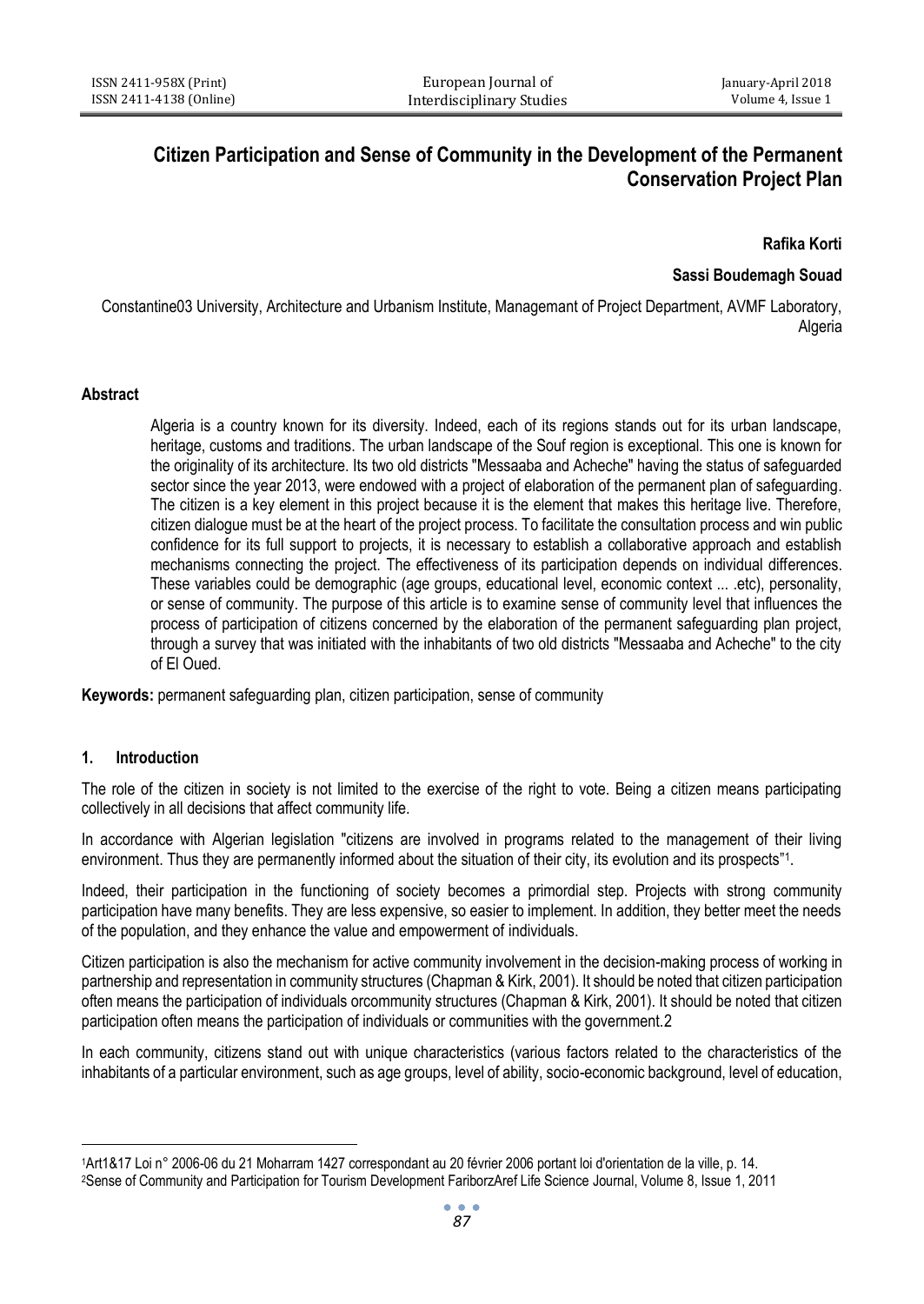| ISSN 2411-958X (Print)  | European Journal of       | January-April 2018 |
|-------------------------|---------------------------|--------------------|
| ISSN 2411-4138 (Online) | Interdisciplinary Studies | Volume 4. Issue 1  |

and sense of community) (Moos 1979, P.530). The influence of citizen characteristics in a community on citizen participation differs from the influence of these characteristics at the individual level.

The purpose of this article is to examine sense of community level that influences the process of participation of citizens who are concerned by the project of elaboration of the permanent safeguarding plan through a survey that was initiated with the inhabitants of two old districts "Messaaba and Acheche"

## **2. Safeguarded sectors and permanent plans of protection**

According to the Malraux law of 4 August, 1962, a safeguarded sector is a protection measure relating to a "sector of historical, aesthetic character or nature justifying conservation, restoration and enhancement of all or part of 'a set of buildings".

The safeguarded sector is a regulatory approach that specifies two main objectives:

- Avoid the disappearance or irreversible damage to historic districts establishing legal protection measure
- Promote the restoration and enhancement of the entire heritage while allowing its evolution.<sup>1</sup>

In a safeguarded sector, the programs and the intervention and development measures are framed by a plan of safeguarding and enhancement.

Since 2003, Algeria has put in place a law (98-04) on the protection of cultural heritage and its executive decree (03-324 of 5/10/2003), which are applicable for the protection and implementation of value of historic sites through PPSMVSS.<sup>2</sup>

The permanent safeguarding plan is a new protection measure that has taken a prominent place in Algerian policy as part of stopping the deterioration of real estate. Its objective is the programming and implementation of conservation, restoration and recovery operations.

## **3. Citizen participation and sense of community**

The concept of " sense of community " is used to describe the feelings of belonging of different types of communities $^3$ . It means a feeling of belonging felt by members, feeling that they matter for one another, and for the group, and a shared faith that members' needs will be met by their commitment to be together (McMillan, 1976).

McMillan and Chavis (1986) proposed a four-dimensional community-mindset model, including the following components: Belonging, Influence, Integration and Needs Satisfaction, and Shared Emotional Relationship.

The first element is belonging. It is the feeling of belonging or sharing of a feeling of personal connection.

The second element is influence. The feeling of importing, of making a difference for a group and for the group to import to its members.

The third element is strengthening: integration and meeting needs. This is the feeling that the resources received through their membership in the group will satisfy the needs of members.

The last element is the shared emotional relationship, commitment and belief that members have shared and will share history, commonplaces, time and similar experiencestogether<sup>4</sup>

 $\overline{a}$ <sup>1</sup>Korti Rafika,.Sassi Boudemagh Souad "Managerial approach in the elaboration of a permanent safeguarding plan "[Procedia -](https://www.sciencedirect.com/science/journal/18770428) Social [and Behavioral Sciences,](https://www.sciencedirect.com/science/journal/18770428) [Volume 225,](https://www.sciencedirect.com/science/journal/18770428/225/supp/C) 14 July 2016, Pages 34-46.

<sup>2</sup>Le manuel de réhabilitation comme outil de conservation dans le cadre du plan permanent de sauvegarde de la casbah d'Alger, AminaAbdessemed-Foufa. P1

<sup>3</sup>Elvira Cicognani&ClaudiaPirini&Corey Keyes &Mohsen Joshanlo&RezaRostami&MasoudNosratabadi "Social Participation, Sense of Community and Social Well Being: A Study on American, Italian and Iranian University Students" Publié le: 29 November 2007 Springer Science+Business Media B.V. 2007

<sup>4</sup>David W. McMillan and David M. Chavis George Peabody College of Vanderbilt University "Sense of Community: A Definition and Theory" Journal of Community Psychology Volume 14, January 1986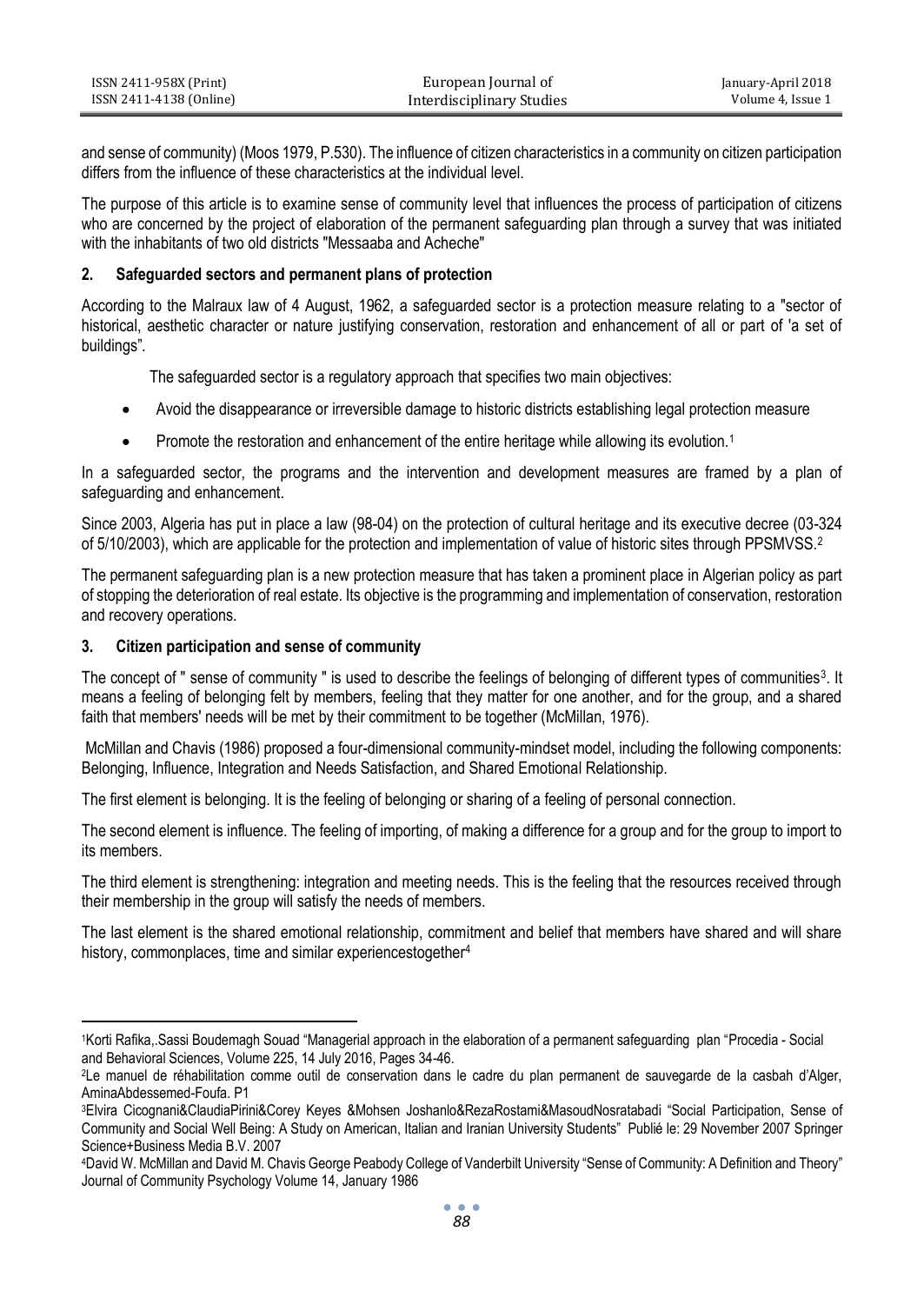| ISSN 2411-958X (Print)  | European Journal of       | January-April 2018 |
|-------------------------|---------------------------|--------------------|
| ISSN 2411-4138 (Online) | Interdisciplinary Studies | Volume 4. Issue 1  |

Social participation (civic or citizen) has been defined as "a process in which individuals take part in decision making in the institutions, programs and environments that affect them" (Heller 1984, p. 339).

It plays an important role in various areas including: work organization, medical and environmental programs, urban planning, rehabilitation and political participation<sup>1</sup>. Citizen and user participation is an important concept and strategy for planners, designers, community organizers and government representatives.

It has been proposed as an important technique to improve the quality of the residential environment and the satisfaction of residents as well as to have positive psychological effects.

According to some authors, sense of community can be considered as a catalyst for social involvement and participation in the community (eg, Chavis and Wandersman 1990, Davidson and Cotter 1986, Perkins et al 1990), Hughey and others. . (1999) argue that participation increases sense of community. Citizen participation offers young people the opportunity to strengthen social bonds with people other than their families in different social contexts and through this, helps them to acquire a sense of connectivity and belonging as well as to strengthen their identity and their identification processes (Cotterell1996).<sup>2</sup>

## **4. Method and case study**

## 4.1. Case study

The two old districts of "Messaaba and Acheche", located in the heart of the city of El-Oued, which is the first core of the city with an estimated area of 29.47 hectares. It is known for its business movement that attracts a large number of visitors every day from all countries.

|              | Size of the study<br>area(H) | Population (N) | Population (%)                                     | Trade (N) |
|--------------|------------------------------|----------------|----------------------------------------------------|-----------|
| El-Oued city | 77.20                        | 155525         | 20.71 of El-Oued city population                   | 2665      |
| Aacheche     | 17.1                         | 1096           | 0.70 of the population of EI-Oued main<br>district | 200       |
| Messaaba     | 11.2                         | 1552           | 1.00 of the population of El-Oued main<br>district | 150       |
| Echantillon  | 28.3                         | 266            | 10.00 of Aacheche/ Messaaba population             | 35        |

#### **Table n ° 01: The study sample in relation to the population of the city**

Source: Urban Planning Department of El Oued& author 2017

#### **4.2. Sample and procedure**

 $\overline{a}$ 

Data were collected during the month of March 2017; the target population for the survey was the citizens of both old Messaaba neighborhoods and Acheche older than 18 years. Surveys were undertaken to obtain in-depth information from a variety of participants who are directly involved in the drafting of the permanent safeguarding plan, and each respondent had an equal chance of being selected.

The study area was divided into two regions, each investigator was assigned to a zone and a target of completing 38 questionnaires each day over a seven day period.This gave 271 completed questionnaires.

<sup>1</sup>Abraham Wandersman Department of Psychology, University of South Carolina &Paul Florin Department of Psychology, University of Rhode Islan[dHandbook of Community Psychology.](https://link.springer.com/book/10.1007/978-1-4615-4193-6) Edited by Julian Rappaport and Edward SeidmenKlewer academic/Plenum publishers, New York 2000, P247-248)

<sup>2</sup> Cicognani&ClaudiaPirini&Corey Keyes &Mohsen Joshanlo&RezaRostami&MasoudNosratabadi "Social Participation, Sense of Community and Social Well Being: A Study on American, Italian and Iranian University Students" Publié le: 29 November 2007 Springer Science+Business Media B.V. 2007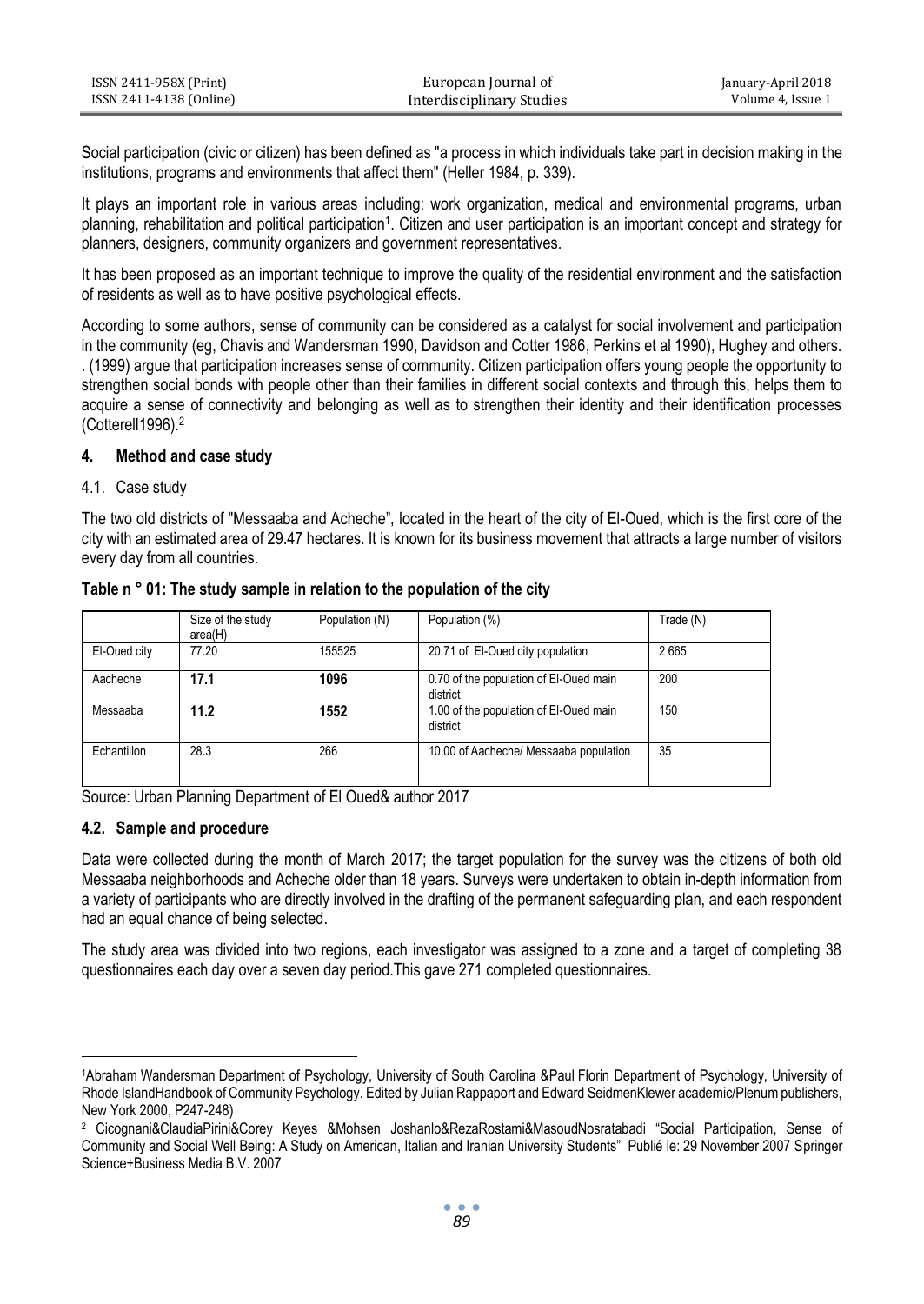A trained interviewer approached respondents; questions were directly asked and the answers were recorded. The questionnaires were anonymous, completion required approximately 15 minutes.

## 4.3. **Survey**

4.4. Data were collected through a survey questionnaire designed to assess the dimensions of the satisfaction of needs of group membership, influence and emotional relationship as defined in the model of McMillan and Chavis (1986). The sense of community measure oused in this study was a scale of 12 items.

In accordance with the recommendations of the sense of community literature (Peterson, Speer and Hughey, 2006), only positively written points were included in the SOC scale. Some of the questionnaire items for this survey were measured using Likert's four-choice answer scale: strongly agree, agree, disagree, and strongly disagree. The response format for other items was a yes / no or a response to strict choices.

A pre-test of research instrument was conducted to examine its relevance and reliability.

#### **5. Results and discussions**

The results are organized to explore the sense of community level of Messaaba and Acheche citizens, which influences their participation. The variables are divided into four categories: Belonging, Influence, Integration and Need Satisfaction, and Shared Emotional Relationship.

| Table n ° 02 Meeting the needs of inhabitants in neighborhoods |  |  |
|----------------------------------------------------------------|--|--|
|                                                                |  |  |

|                                       |                                                           | Responses |             | Pourcentage of |
|---------------------------------------|-----------------------------------------------------------|-----------|-------------|----------------|
|                                       |                                                           |           | Pourcentage | observations   |
| Integration and satisfaction of needs | Do you have property in this<br>neighborhood              | 106       | 21.3%       | 47.3%          |
|                                       | I can satisfy all my needs in this<br>neighborhood        | 200       | 40.2%       | 89.3%          |
|                                       | This neighborhood offers me many<br>opportunities to live | 192       | 38.6%       | 85.7%          |
| Total                                 |                                                           | 498       | 100.0%      | 222.3%         |

Source : author, 2017

Table 3 shows the result of the first "satisfaction of needs" measurement scale through three questions. We find that 47.3% of the inhabitants own property in the study area, and that 89.3% of the inhabitants can find satisfaction for all their needs.Similarly 85.7% say that these neighborhoods offer many opportunities to live comfortably (work, study ...), the two old neighborhoods are known by their commercial movements, where is located the largest market in the region providing most needs residents (food products, equipment, clothing ... etc.), and all public facilities (schools, hospitals, administrations ... .etc.), are very close.This explains the results of the survey.

Table n°03 Sense of belonging to their neighborhoods

|           |                                                    | Responses |             | Pourcentage of |
|-----------|----------------------------------------------------|-----------|-------------|----------------|
|           |                                                    |           | Pourcentage | observations   |
| Belonging | I feel safe in this neighborhood                   | 199       | 25.5%       | 85.8%          |
|           | I feel like I belong to this neighborhood          | 226       | 29.0%       | 97.4%          |
|           | It will be very difficult to move to another place | 163       | 20.9%       | 70.3%          |
|           | am proud of this neighborhood                      | 191       | 24.5%       | 82.3%          |
| Total     |                                                    | 779       | 100.0%      | 335.8%         |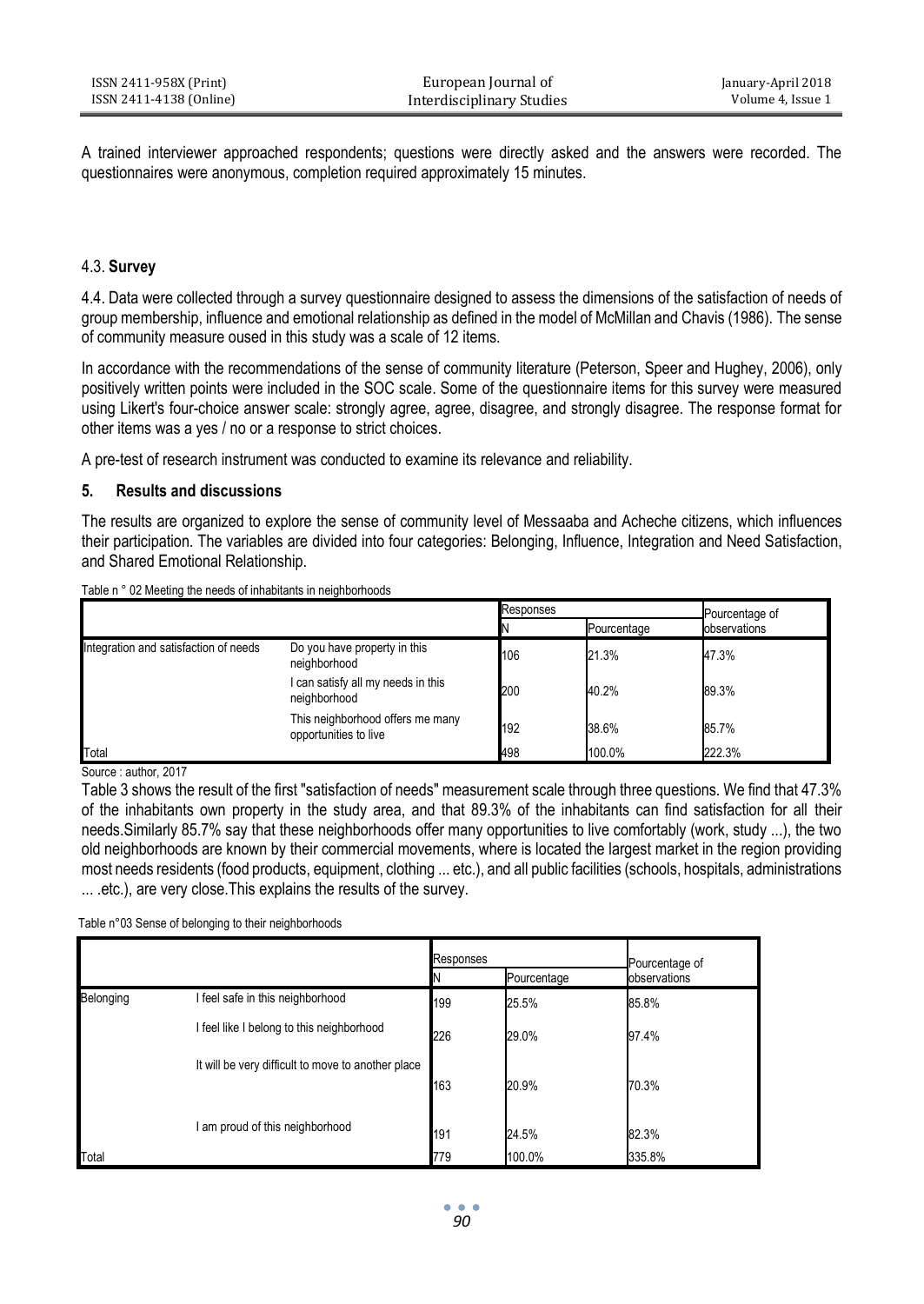Source : author, 2017

| Table n ° 04 The Emotional connection shared by the inhabitants |  |  |
|-----------------------------------------------------------------|--|--|
|                                                                 |  |  |

|                             |                                                  | Réponses |             | Pourcentage    |
|-----------------------------|--------------------------------------------------|----------|-------------|----------------|
|                             |                                                  |          | Pourcentage | d'observations |
| shared emotional connection | I love this neighborhood                         | 227      | 34.3%       | 93.0%          |
|                             | I have a lot of memories in this<br>neighborhood | 214      | 28.9%       | 87.7%          |
|                             | I get on well with my neighbors                  | 222      | 36.8%       | 96.5%          |
| Total                       |                                                  | 265      | 100.0%      | 277.2%         |

Source : author, 2017

Tables 4 and 5 present the results of the second and third scale of "Belonging" and "Shared Emotional connection" across seven questions, with the results indicating that most residents have a great feeling. 85.8% say they feel safe, and 97.4% of residents feel attached to neighborhoods, so more than 80% are proud to be part of this neighborhood community. In the third table, we observe that over 90% of citizens love their neighborhood, so more than 95% express their sense of agreement with their entourage.

The Aachech and Messaaba are the oldest neighborhoods in the city where most of their citizens are born and enlarged, and have many memories, they are distinguished by their kindness, and their generosity and attachment to each other, so these are the factors which explain the result of two tables.

Table n ° 05 Influence of the inhabitants on their neighborhoods

|           |                                                                                      | Responses |             | оf<br>Pourcentage |
|-----------|--------------------------------------------------------------------------------------|-----------|-------------|-------------------|
|           |                                                                                      |           | Pourcentage | observations      |
| Influence | participate in many activities related to 161<br>the neighborhood                    |           | 56.3%       | 69.4%             |
|           | my opinion has an impact on participation<br>in cases concerningthis<br>neighborhood | 125       | 43.7%       | 53.9%             |
| Total     |                                                                                      | 286       | 100.0%      | 123.3%            |

Source : author, 2017

Table 6 shows the result of the last measurement scale "Influence" through two affirmations; we note that 69.4% of citizens confirm that they have participated in activities related to their neighborhoods and almost 54% think that their opinions attract the attention of those in charge and could influence its decisions.

The results explain that the inhabitants are interested in Aachech and Messaaba and this appears in the participation in the several activities that aim at improving their neighborhoods, two factors can intervene: a higher level of consciousness that forces them more to participate and a greater solidarity.

# **6. Conclusion**

The objective of this study was to examine the sense of community of Acheche and Messaaba citizens, located in the town of El Oued, to determine the effectiveness of their participation in the project of developing the permanent safeguarding plan of the twoold districts. Sense of community provides a sense of responsibility for others and a willingness to share and interact. We can say that sense of community influences the ability of local citizens to participate in activities that affect their community. Clearly, community spirit plays an influential role in the successful development of the Permanent Safeguarding Plan project.

According to the results, the citizens of two old neighborhoods show a great sense of belonging and responsibility towards their community. They fit well into their surroundings. They love and respect each other, because they born and have grownup where they have lived for several decades. They have memories of their childhood. so the inhabitants of Achache